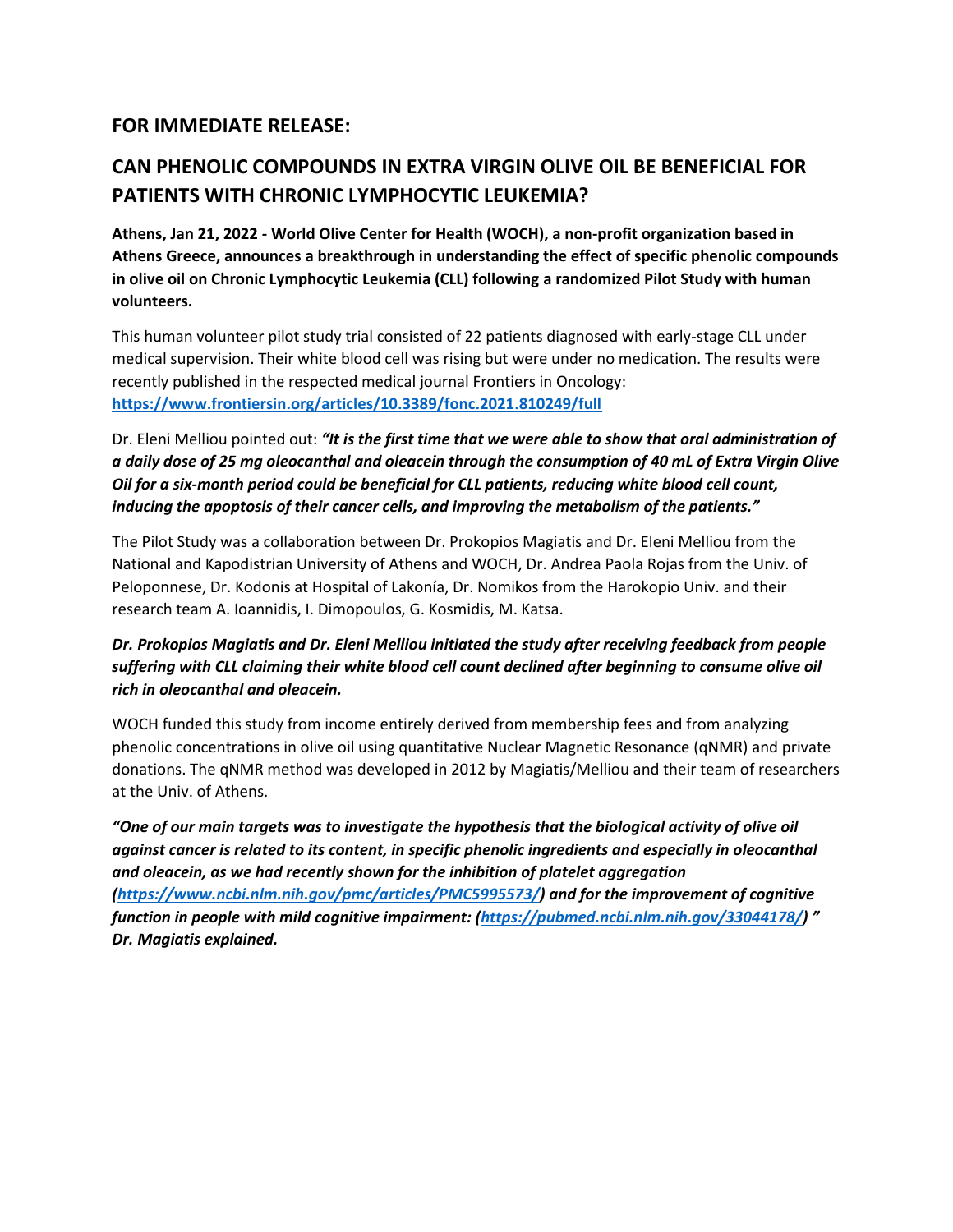The complex mechanisms regarding the progression of CLL disease appear to benefit from the anticancer properties of the phenolic compounds, oleocanthal and/or oleacein.

Dr Paola Rojas clarified: *"The results of this pilot study should not be used as a proof of efficacy but as a proof that the study can and is worthy to be expanded to a multi-center larger trial."*

**World Olive Center for Health website:** [www.worldolivecenter.com](http://www.worldolivecenter.com/)

<https://worldolivecenter.com/en/people-2/>

<https://worldolivecenter.com/en/our-publications-2/>

<https://worldolivecenter.com/en/projects-2/>

Magiatis video presentation: <https://youtu.be/AdU2tLxym6g>

MEDIA INQUIRIES: Dr. Prokopios Magiatis email[: magiatis@worldolivecenter.com](mailto:magiatis@worldolivecenter.com)

## **Tel: +30 2107010131 Athens Greece**



<https://aristoleo.com/wp-content/uploads/2022/01/Melliou-Eleni-photo.jpg> [https://aristoleo.com/wp-content/uploads/2022/01/Magiatis\\_Prokopios2.jpg](https://aristoleo.com/wp-content/uploads/2022/01/Magiatis_Prokopios2.jpg)